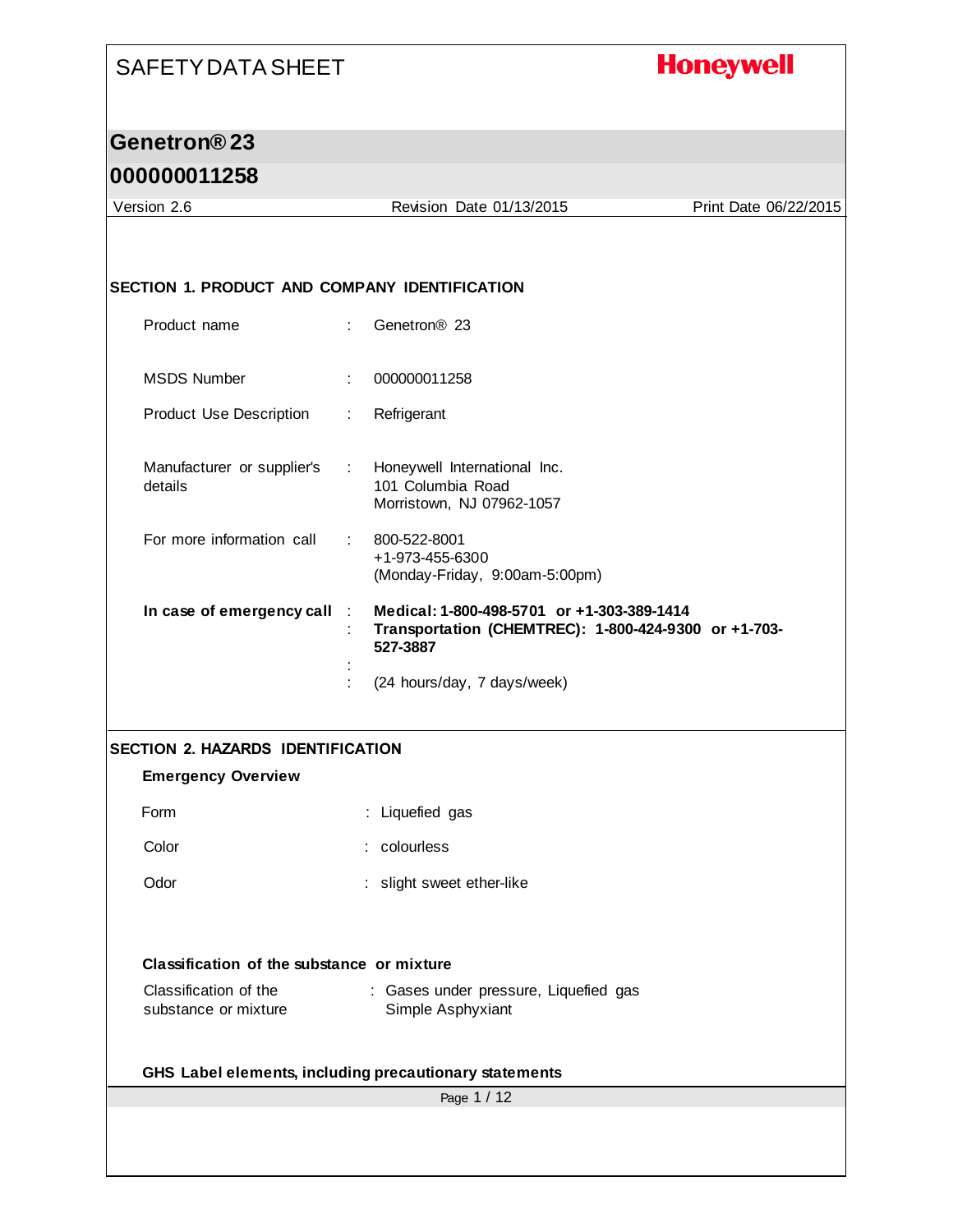# **Honeywell**

### **Genetron® 23 000000011258**

| Revision Date 01/13/2015                                                                                                                                                              | Print Date 06/22/2015 |
|---------------------------------------------------------------------------------------------------------------------------------------------------------------------------------------|-----------------------|
|                                                                                                                                                                                       |                       |
|                                                                                                                                                                                       |                       |
| : Warning                                                                                                                                                                             |                       |
| : Contains gas under pressure; may explode if heated.<br>May displace oxygen and cause rapid suffocation.                                                                             |                       |
| : Prevention:<br>Use personal protective equipment as required.                                                                                                                       |                       |
| Storage:<br>Protect from sunlight. Store in a well-ventilated place.                                                                                                                  |                       |
| : Excessive exposure may cause central nervous system effects<br>including drowsiness and dizziness. Excessive exposure may<br>also cause cardiac arrhythmia.<br>May cause frostbite. |                       |
| No component of this product present at levels greater than or equal to 0.1% is identified as a known<br>or anticipated carcinogen by NTP, IARC, or OSHA.                             |                       |
| <b>SECTION 3. COMPOSITION/INFORMATION ON INGREDIENTS</b>                                                                                                                              |                       |
| Substance                                                                                                                                                                             |                       |
| <b>Chemical Name</b><br>CAS-No.                                                                                                                                                       | Concentration         |
| 75-46-7                                                                                                                                                                               | 99.50 %               |
|                                                                                                                                                                                       |                       |
| Move to fresh air. If breathing is irregular or stopped,<br>administer artificial respiration. If breathing is difficult, give                                                        |                       |
| Page 2 / 12                                                                                                                                                                           |                       |
|                                                                                                                                                                                       |                       |
|                                                                                                                                                                                       |                       |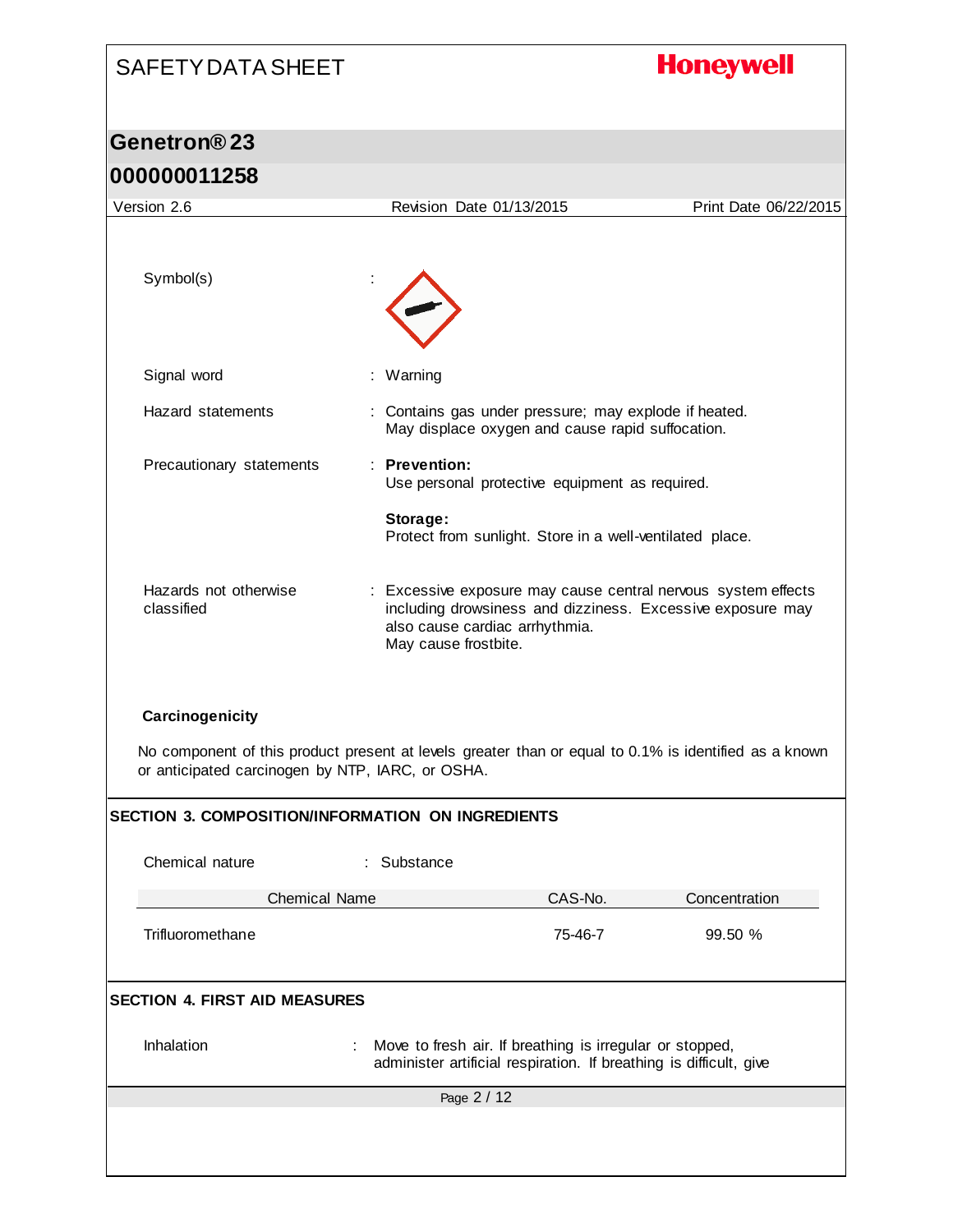# **Honeywell**

## **Genetron® 23**

| 000000011258 |  |  |  |  |  |  |  |  |  |  |  |
|--------------|--|--|--|--|--|--|--|--|--|--|--|
|--------------|--|--|--|--|--|--|--|--|--|--|--|

| Version 2.6                             | Revision Date 01/13/2015                                                                                                                                                                                                                                                                                                                                                                                                                        | Print Date 06/22/2015 |
|-----------------------------------------|-------------------------------------------------------------------------------------------------------------------------------------------------------------------------------------------------------------------------------------------------------------------------------------------------------------------------------------------------------------------------------------------------------------------------------------------------|-----------------------|
| Skin contact                            | oxygen. Use oxygen as required, provided a qualified operator<br>is present. Call a physician. Do not give drugs from adrenaline-<br>ephedrine group.<br>After contact with skin, wash immediately with plenty of water.<br>If there is evidence of frostbite, bathe (do not rub) with<br>lukewarm (not hot) water. If water is not available, cover with a<br>clean, soft cloth or similar covering. If symptoms persist, call a<br>physician. |                       |
| Eye contact                             | Rinse immediately with plenty of water, also under the eyelids,<br>for at least 15 minutes. In case of frostbite water should be<br>lukewarm, not hot. If symptoms persist, call a physician.                                                                                                                                                                                                                                                   |                       |
| Ingestion                               | Unlikely route of exposure. As this product is a gas, refer to the<br>inhalation section. Do not induce vomiting without medical<br>advice. Call a physician immediately.                                                                                                                                                                                                                                                                       |                       |
| Notes to physician                      |                                                                                                                                                                                                                                                                                                                                                                                                                                                 |                       |
| Treatment                               | Because of the possible disturbances of cardiac rhythm,<br>catecholamine drugs, such as epinephrine, should be used<br>with special caution and only in situations of emergency life<br>support. Treatment of overexposure should be directed at the<br>control of symptoms and the clinical conditions. Treat frost-<br>bitten areas as needed.                                                                                                |                       |
| <b>SECTION 5. FIREFIGHTING MEASURES</b> |                                                                                                                                                                                                                                                                                                                                                                                                                                                 |                       |
| Suitable extinguishing media            | : The product is not flammable.<br>Use water spray, alcohol-resistant foam, dry chemical or<br>carbon dioxide.<br>Use extinguishing measures that are appropriate to local<br>circumstances and the surrounding environment.                                                                                                                                                                                                                    |                       |
| Specific hazards during<br>firefighting | Contents under pressure.<br>This product is not flammable at ambient temperatures and<br>atmospheric pressure.<br>However, this material can ignite when mixed with air under<br>pressure and exposed to strong ignition sources.<br>Container may rupture on heating.<br>Cool closed containers exposed to fire with water spray.                                                                                                              |                       |
|                                         | Page 3 / 12                                                                                                                                                                                                                                                                                                                                                                                                                                     |                       |
|                                         |                                                                                                                                                                                                                                                                                                                                                                                                                                                 |                       |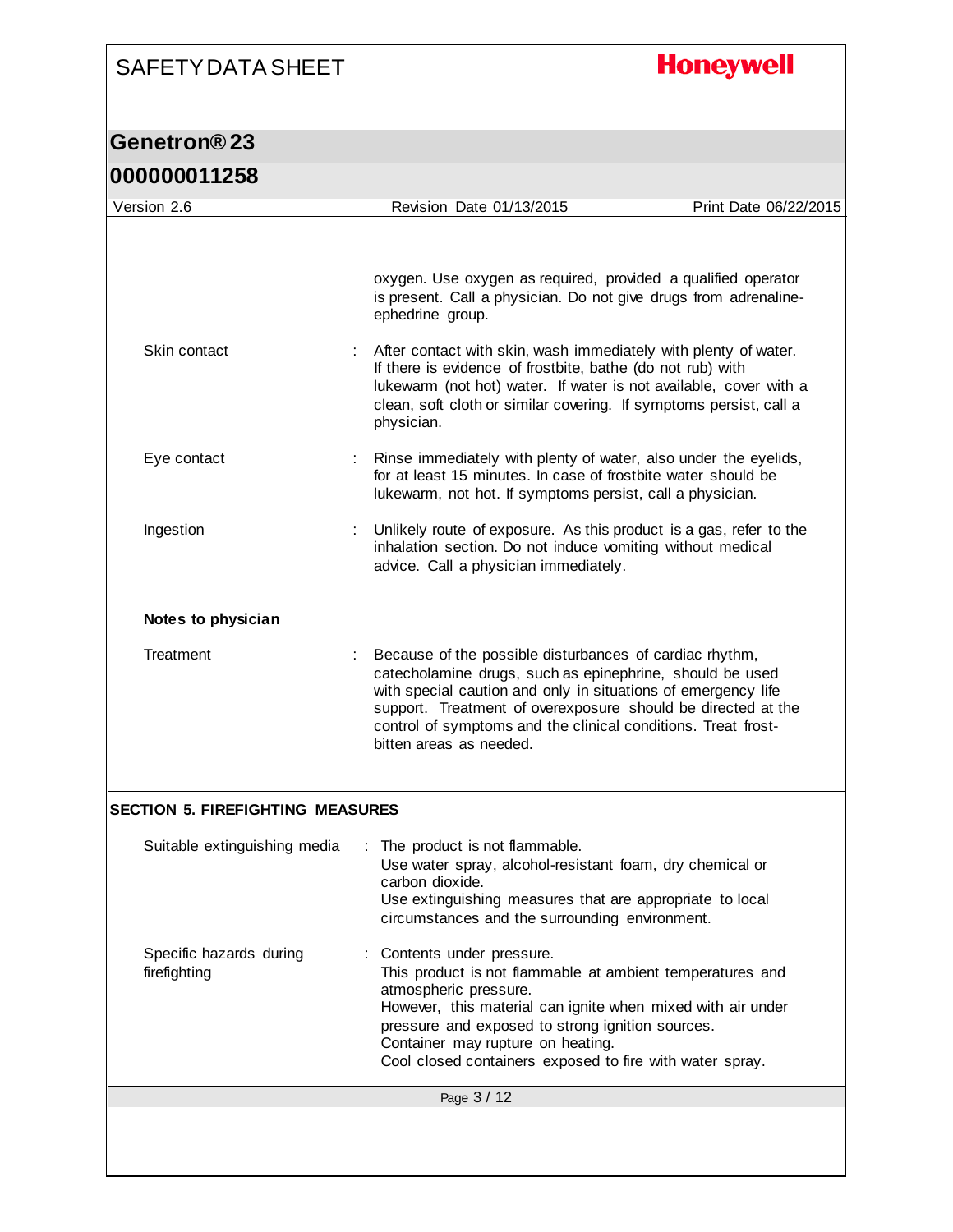# **Honeywell**

### **Genetron® 23 000000011258**

| Version 2.6                                      |    | Revision Date 01/13/2015                                                                                                                                       | Print Date 06/22/2015 |
|--------------------------------------------------|----|----------------------------------------------------------------------------------------------------------------------------------------------------------------|-----------------------|
|                                                  |    |                                                                                                                                                                |                       |
|                                                  |    | Do not allow run-off from fire fighting to enter drains or water<br>courses.                                                                                   |                       |
|                                                  |    | Vapours are heavier than air and can cause suffocation by<br>reducing oxygen available for breathing.<br>Rapid evapouration of the liquid may cause frostbite. |                       |
|                                                  |    | In case of fire hazardous decomposition products may be<br>produced such as:<br>Hydrogen fluoride<br>Carbon monoxide                                           |                       |
|                                                  |    | Carbon dioxide (CO2)<br>Carbonyl halides                                                                                                                       |                       |
| Special protective equipment<br>for firefighters |    | : In the event of fire and/or explosion do not breathe fumes.<br>Wear full protective clothing and self-contained breathing<br>apparatus.                      |                       |
|                                                  |    | No unprotected exposed skin areas.                                                                                                                             |                       |
| Further information                              |    | : Use extinguishing measures that are appropriate to local<br>circumstances and the surrounding environment.                                                   |                       |
|                                                  |    |                                                                                                                                                                |                       |
|                                                  |    |                                                                                                                                                                |                       |
|                                                  |    |                                                                                                                                                                |                       |
| <b>SECTION 6. ACCIDENTAL RELEASE MEASURES</b>    |    |                                                                                                                                                                |                       |
| Personal precautions                             | ÷. | Immediately evacuate personnel to safe areas.                                                                                                                  |                       |
|                                                  |    | Keep people away from and upwind of spill/leak.<br>Wear personal protective equipment. Unprotected persons                                                     |                       |
|                                                  |    | must be kept away.                                                                                                                                             |                       |
|                                                  |    | Remove all sources of ignition.<br>Avoid skin contact with leaking liquid (danger of frostbite).<br>Ventilate the area.                                        |                       |
|                                                  |    | After release, disperses into the air.<br>Vapours are heavier than air and can cause suffocation by                                                            |                       |
|                                                  |    | reducing oxygen available for breathing.                                                                                                                       |                       |
|                                                  |    | Avoid accumulation of vapours in low areas.<br>Unprotected personnel should not return until air has been                                                      |                       |
|                                                  |    | tested and determined safe.<br>Ensure that the oxygen content is $>= 19.5\%$ .                                                                                 |                       |
| Environmental precautions                        |    | : Prevent further leakage or spillage if safe to do so.<br>The product evapourates readily.                                                                    |                       |
| Methods for cleaning up                          |    | Ventilate the area.                                                                                                                                            |                       |
|                                                  |    | Page 4 / 12                                                                                                                                                    |                       |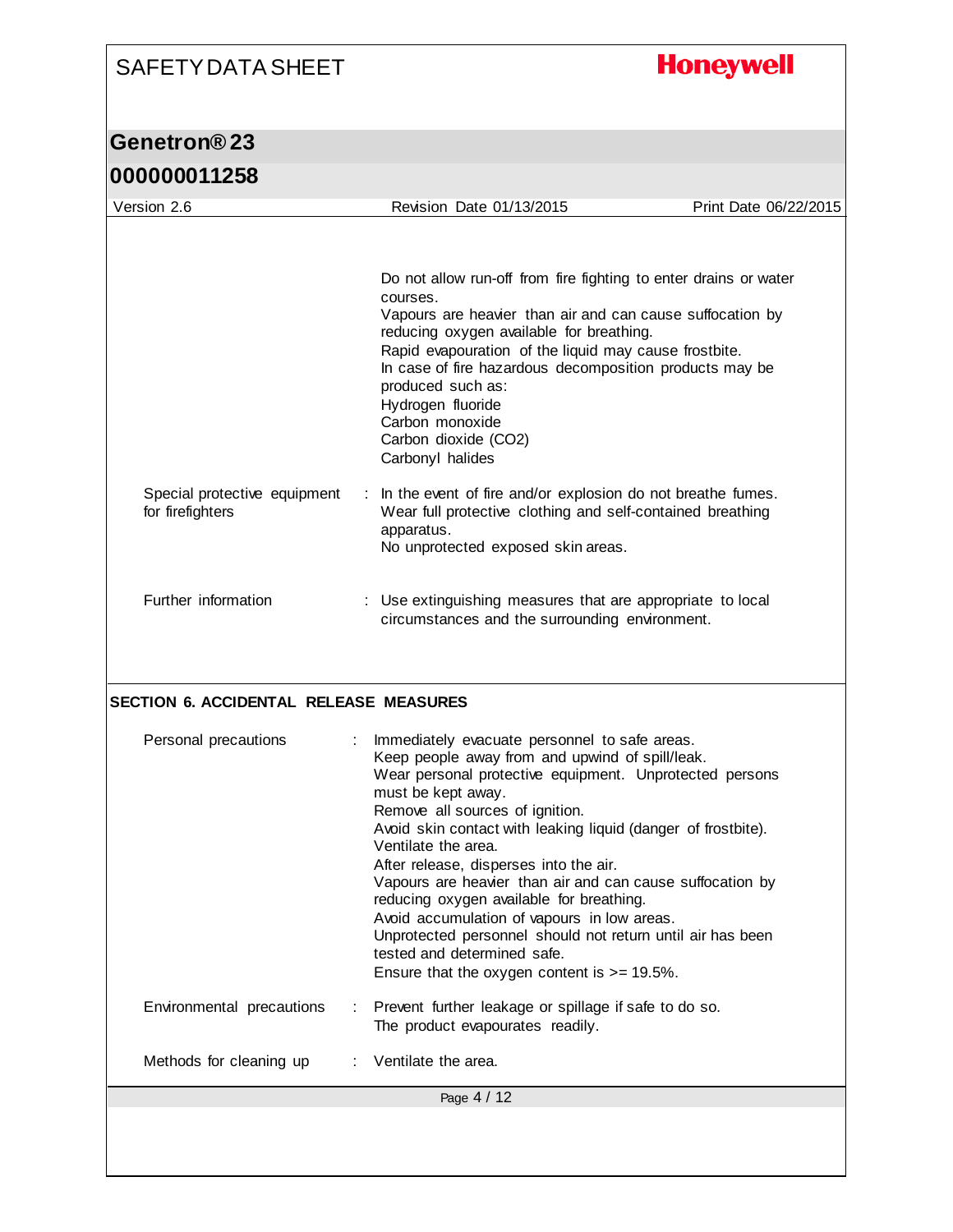## **Honeywell**

### **Genetron® 23**

### **000000011258**

Version 2.6 Revision Date 01/13/2015 Print Date 06/22/2015

| <b>Handling</b>                                    |                                                                                                                                                                                                                                                                                                                                                                                                                                                                                                                                                                                                                                                                                                                                                                          |
|----------------------------------------------------|--------------------------------------------------------------------------------------------------------------------------------------------------------------------------------------------------------------------------------------------------------------------------------------------------------------------------------------------------------------------------------------------------------------------------------------------------------------------------------------------------------------------------------------------------------------------------------------------------------------------------------------------------------------------------------------------------------------------------------------------------------------------------|
| Handling                                           | Handle with care.<br>÷<br>Avoid inhalation of vapour or mist.<br>Do not get in eyes, on skin, or on clothing.<br>Wear personal protective equipment.<br>Use only in well-ventilated areas.<br>Pressurized container. Protect from sunlight and do not expose<br>to temperatures exceeding 50 °C.<br>Follow all standard safety precautions for handling and use of<br>compressed gas cylinders.<br>Use authorized cylinders only.<br>Protect cylinders from physical damage.<br>Do not puncture or drop cylinders, expose them to open flame<br>or excessive heat.<br>Do not pierce or burn, even after use. Do not spray on a naked<br>flame or any incandescent material.<br>Do not remove screw cap until immediately ready for use.<br>Always replace cap after use. |
| Advice on protection<br>against fire and explosion | The product is not flammable.<br>÷<br>Can form a combustible mixture with air at pressures above<br>atmospheric pressure.                                                                                                                                                                                                                                                                                                                                                                                                                                                                                                                                                                                                                                                |
| <b>Storage</b>                                     |                                                                                                                                                                                                                                                                                                                                                                                                                                                                                                                                                                                                                                                                                                                                                                          |
| Requirements for storage<br>areas and containers   | Pressurized container: protect from sunlight and do not expose<br>to temperatures exceeding 50 °C. Do not pierce or burn, even<br>after use.<br>Keep containers tightly closed in a dry, cool and well-ventilated<br>place.<br>Storage rooms must be properly ventilated.<br>Ensure adequate ventilation, especially in confined areas.<br>Protect cylinders from physical damage.<br>Store away from incompatible substances.                                                                                                                                                                                                                                                                                                                                           |
|                                                    |                                                                                                                                                                                                                                                                                                                                                                                                                                                                                                                                                                                                                                                                                                                                                                          |
|                                                    | SECTION 8. EXPOSURE CONTROLS/PERSONAL PROTECTION                                                                                                                                                                                                                                                                                                                                                                                                                                                                                                                                                                                                                                                                                                                         |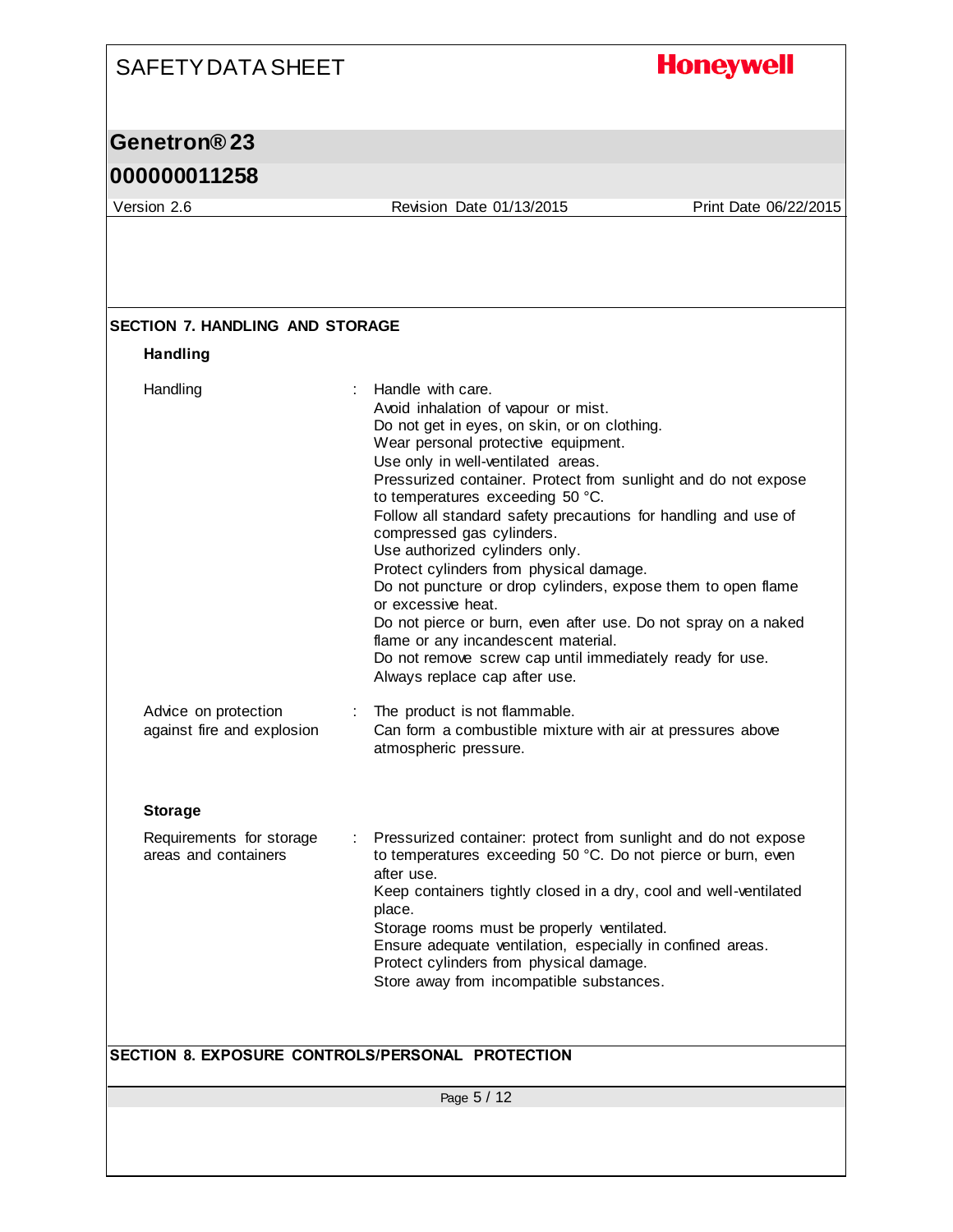# **Honeywell**

## **Genetron® 23**

| Version 2.6                                                                                   |    | Revision Date 01/13/2015                                                                                                                                                                                                                                                                                                                  | Print Date 06/22/2015 |  |  |
|-----------------------------------------------------------------------------------------------|----|-------------------------------------------------------------------------------------------------------------------------------------------------------------------------------------------------------------------------------------------------------------------------------------------------------------------------------------------|-----------------------|--|--|
| Protective measures                                                                           | t. | Do not breathe vapour.<br>Avoid contact with skin, eyes and clothing.<br>Ensure that eyewash stations and safety showers are close to                                                                                                                                                                                                     |                       |  |  |
| Engineering measures                                                                          |    | the workstation location.<br>General room ventilation is adequate for storage and handling.<br>Perform filling operations only at stations with exhaust<br>ventilation facilities.                                                                                                                                                        |                       |  |  |
| Eye protection                                                                                |    | Wear as appropriate:<br>Safety glasses with side-shields<br>If splashes are likely to occur, wear:<br>Goggles or face shield, giving complete protection to eyes                                                                                                                                                                          |                       |  |  |
| Hand protection                                                                               |    | Leather gloves<br>In case of contact through splashing:<br>Protective gloves<br>Neoprene gloves<br>Polyvinyl alcohol or nitrile- butyl-rubber gloves                                                                                                                                                                                      |                       |  |  |
| Skin and body protection                                                                      |    | Avoid skin contact with leaking liquid (danger of frostbite).<br>Wear cold insulating gloves/ face shield/eye protection.                                                                                                                                                                                                                 |                       |  |  |
| Respiratory protection                                                                        |    | In case of insufficient ventilation wear suitable respiratory<br>equipment.<br>Wear a positive-pressure supplied-air respirator.<br>Vapours are heavier than air and can cause suffocation by<br>reducing oxygen available for breathing.<br>For rescue and maintenance work in storage tanks use self-<br>contained breathing apparatus. |                       |  |  |
| Hygiene measures                                                                              |    | Handle in accordance with good industrial hygiene and safety<br>practice.<br>Ensure adequate ventilation, especially in confined areas.<br>Avoid contact with skin, eyes and clothing.<br>Remove and wash contaminated clothing before re-use.<br>Keep working clothes separately.                                                        |                       |  |  |
| <b>Exposure Guidelines</b><br>Contains no substances with occupational exposure limit values. |    |                                                                                                                                                                                                                                                                                                                                           |                       |  |  |
| SECTION 9. PHYSICAL AND CHEMICAL PROPERTIES                                                   |    |                                                                                                                                                                                                                                                                                                                                           |                       |  |  |
|                                                                                               |    | Page 6 / 12                                                                                                                                                                                                                                                                                                                               |                       |  |  |
|                                                                                               |    |                                                                                                                                                                                                                                                                                                                                           |                       |  |  |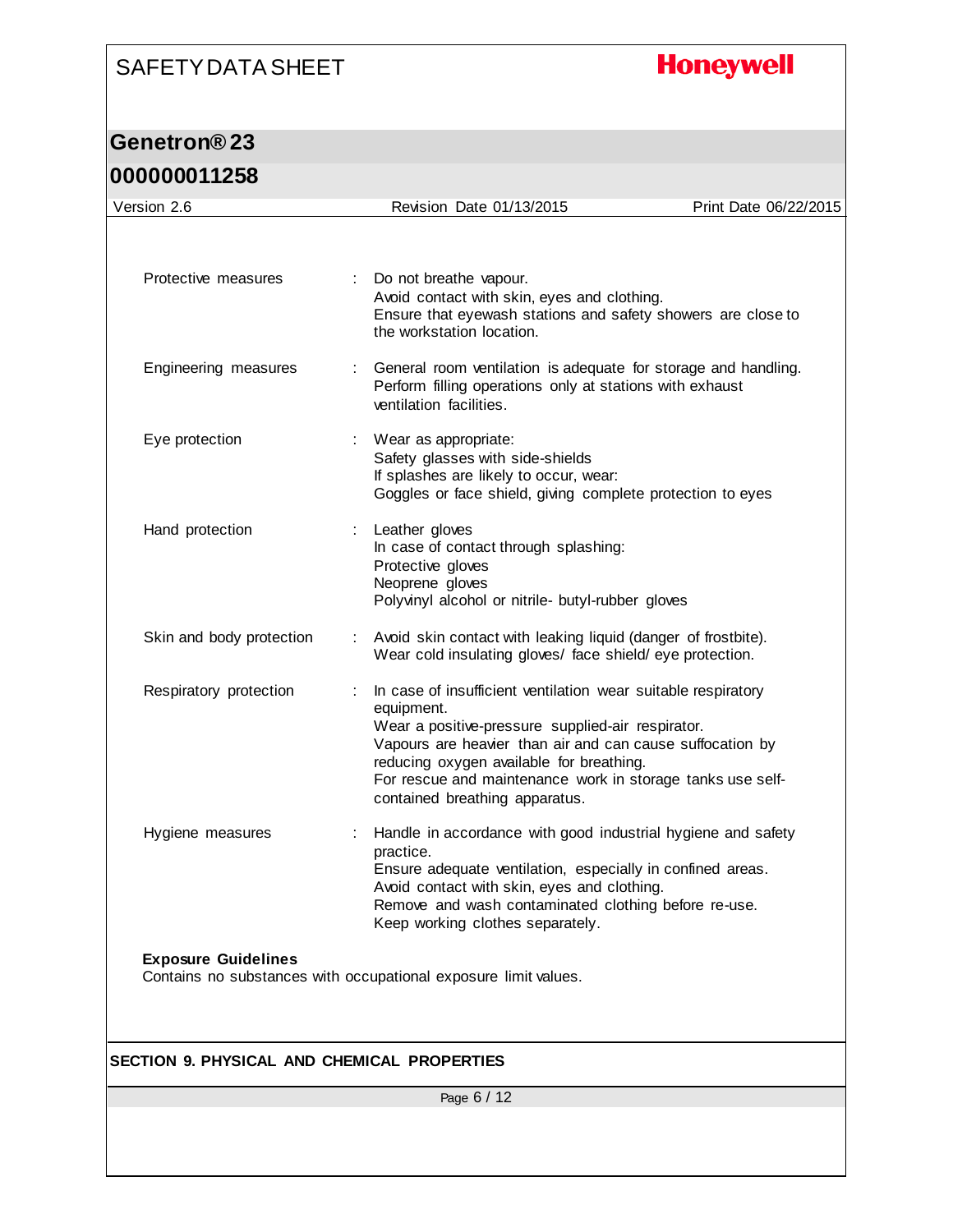# **Honeywell**

# **Genetron® 23**

| Version 2.6                                | Revision Date 01/13/2015                                               | Print Date 06/22/2015 |
|--------------------------------------------|------------------------------------------------------------------------|-----------------------|
|                                            |                                                                        |                       |
| Physical state                             | : Liquefied gas                                                        |                       |
| Color                                      | : colourless                                                           |                       |
| Odor                                       | : slight sweet ether-like                                              |                       |
| pH                                         | Note: neutral<br>÷                                                     |                       |
| Melting point/freezing point               | $-155$ °C<br>÷                                                         |                       |
| Boiling point/boiling range                | ÷.<br>$-82.1 °C$                                                       |                       |
| Flash point                                | Note: Not applicable<br>÷                                              |                       |
|                                            |                                                                        |                       |
| Lower explosion limit                      | Note: None<br>÷                                                        |                       |
| Upper explosion limit                      | : Note: None                                                           |                       |
| Vapor pressure                             | 42,982 hPa<br>at 21.1 °C(70.0 °F)                                      |                       |
| Vapor density                              | 2.4 Note: $(Air = 1.0)$<br>÷                                           |                       |
|                                            |                                                                        |                       |
| Solubility in other solvents               | : Note: no data available                                              |                       |
| Partition coefficient: n-<br>octanol/water | Note: no data available<br>÷                                           |                       |
| Ignition temperature                       | 765 °C<br>÷                                                            |                       |
| Decomposition temperature                  | $: > 250$ °C<br>Note: To avoid thermal decomposition, do not overheat. |                       |
|                                            | Page 7 / 12                                                            |                       |
|                                            |                                                                        |                       |
|                                            |                                                                        |                       |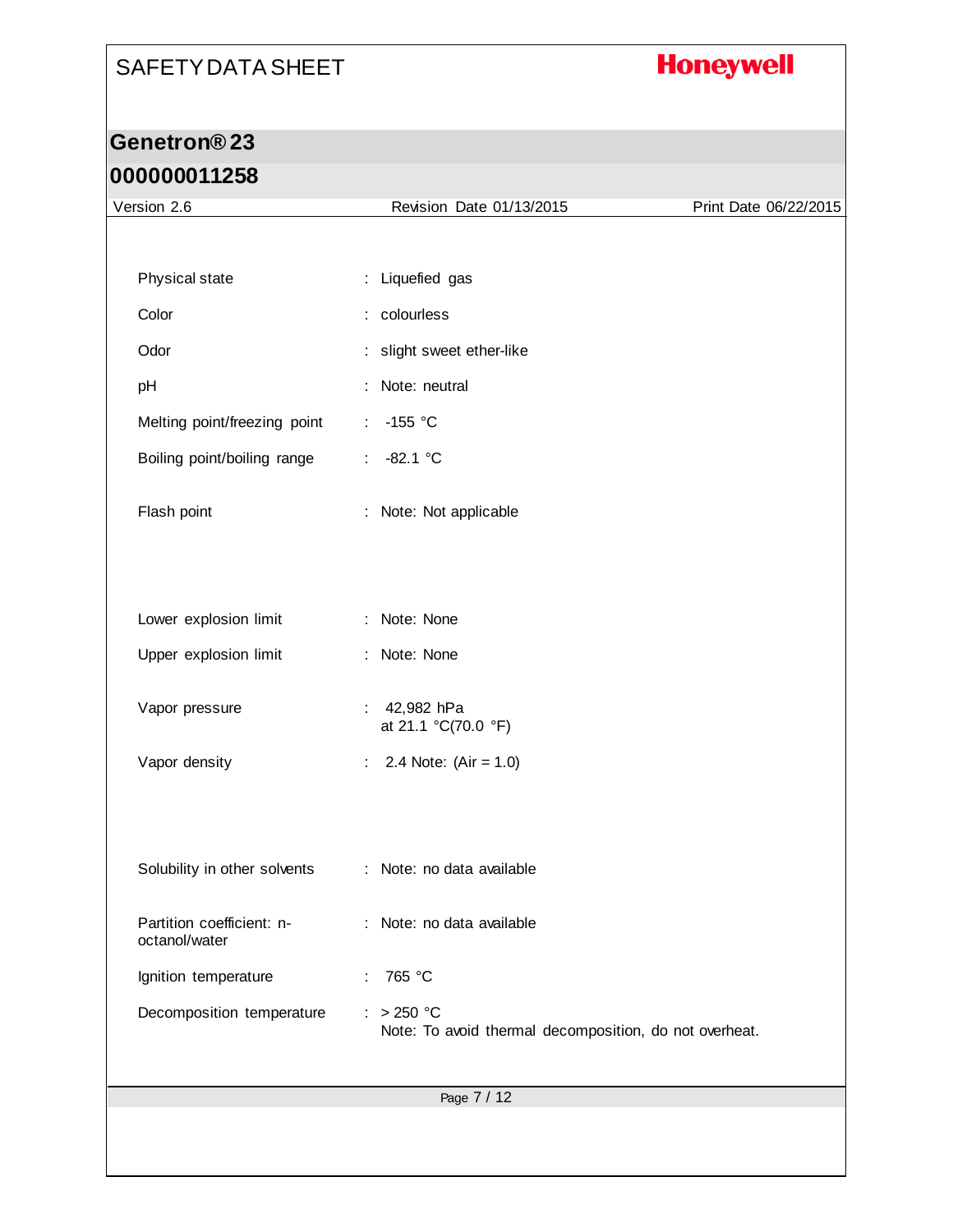### **Honeywell**

### **Genetron® 23**

### **000000011258**

Page 8 / 12 Version 2.6 Revision Date 01/13/2015 Print Date 06/22/2015 Molecular weight : 70 g/mol **SECTION 10. STABILITY AND REACTIVITY** Chemical stability : Stable under normal conditions. Possibility of hazardous reactions : Hazardous polymerisation does not occur. Conditions to avoid : Pressurized container. Protect from sunlight and do not expose to temperatures exceeding 50 °C. Decomposes under high temperature. Some risk may be expected of corrosive and toxic decomposition products. Can form a combustible mixture with air at pressures above atmospheric pressure. Do not mix with oxygen or air above atmospheric pressure. Incompatible materials to avoid : Potassium **Calcium** Powdered metals Finely divided aluminium Finely divided magnesium Zinc Hazardous decomposition products : Halogenated compounds Hydrogen fluoride Carbonyl halides Carbon oxides **SECTION 11. TOXICOLOGICAL INFORMATION** Acute oral toxicity : Note: Not applicable Acute inhalation toxicity : LC50: > 663000 ppm Species: Rat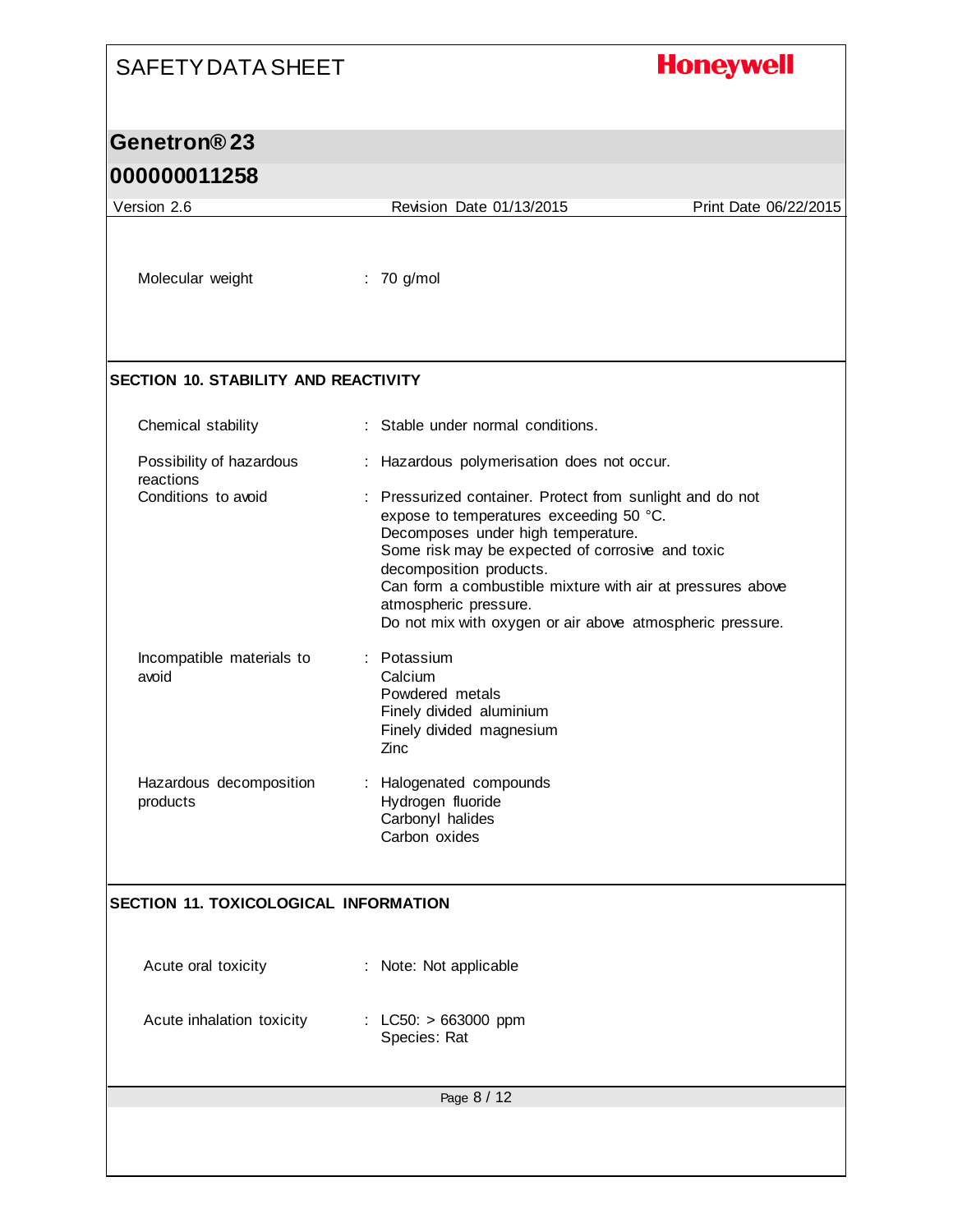| <b>SAFETY DATA SHEET</b> |                                                                                     |              | <b>Honeywell</b>                                                                                                                                                                                                                                                                                                                                             |                       |
|--------------------------|-------------------------------------------------------------------------------------|--------------|--------------------------------------------------------------------------------------------------------------------------------------------------------------------------------------------------------------------------------------------------------------------------------------------------------------------------------------------------------------|-----------------------|
| Genetron®23              |                                                                                     |              |                                                                                                                                                                                                                                                                                                                                                              |                       |
| 000000011258             |                                                                                     |              |                                                                                                                                                                                                                                                                                                                                                              |                       |
| Version 2.6              |                                                                                     |              | Revision Date 01/13/2015                                                                                                                                                                                                                                                                                                                                     | Print Date 06/22/2015 |
| Sensitisation            |                                                                                     |              | : Cardiac sensitization<br>Species: dogs<br>Note: Threshold - >800,000 ppm                                                                                                                                                                                                                                                                                   |                       |
|                          | <b>SECTION 12. ECOLOGICAL INFORMATION</b>                                           |              |                                                                                                                                                                                                                                                                                                                                                              |                       |
|                          | <b>Further information on ecology</b>                                               |              |                                                                                                                                                                                                                                                                                                                                                              |                       |
| information              | Additional ecological                                                               |              | : Gas, insoluble in water.<br>This product is subject to U.S. Environmental Protection<br>Agency Clean Air Act Regulations at 40 CFR Part 82.<br>This product contains greenhouse gases which may<br>contribute to global warming. Do NOT vent to the atmosphere.<br>To comply with provisions of the U.S. Clean Air Act, any<br>residual must be recovered. |                       |
|                          | <b>SECTION 13. DISPOSAL CONSIDERATIONS</b>                                          |              |                                                                                                                                                                                                                                                                                                                                                              |                       |
| Disposal methods         |                                                                                     | regulations. | : Observe all Federal, State, and Local Environmental                                                                                                                                                                                                                                                                                                        |                       |
| <b>Note</b>              |                                                                                     |              | This product is subject to U.S. Environmental Protection<br>Agency Clean Air Act Regulations Section 608 in 40 CFR Part<br>82 regarding refrigerant recycling.                                                                                                                                                                                               |                       |
|                          | <b>SECTION 14. TRANSPORT INFORMATION</b>                                            |              |                                                                                                                                                                                                                                                                                                                                                              |                       |
| <b>DOT</b>               | UN/ID No.<br>Proper shipping name<br>Class<br>Packing group<br><b>Hazard Labels</b> |              | <b>UN 1984</b><br>Trifluoromethane<br>2.2<br>2.2                                                                                                                                                                                                                                                                                                             |                       |
| <b>IATA</b>              | UN/ID No.<br>Description of the goods                                               |              | <b>UN 1984</b><br>Trifluoromethane                                                                                                                                                                                                                                                                                                                           |                       |
|                          |                                                                                     |              | Page 9 / 12                                                                                                                                                                                                                                                                                                                                                  |                       |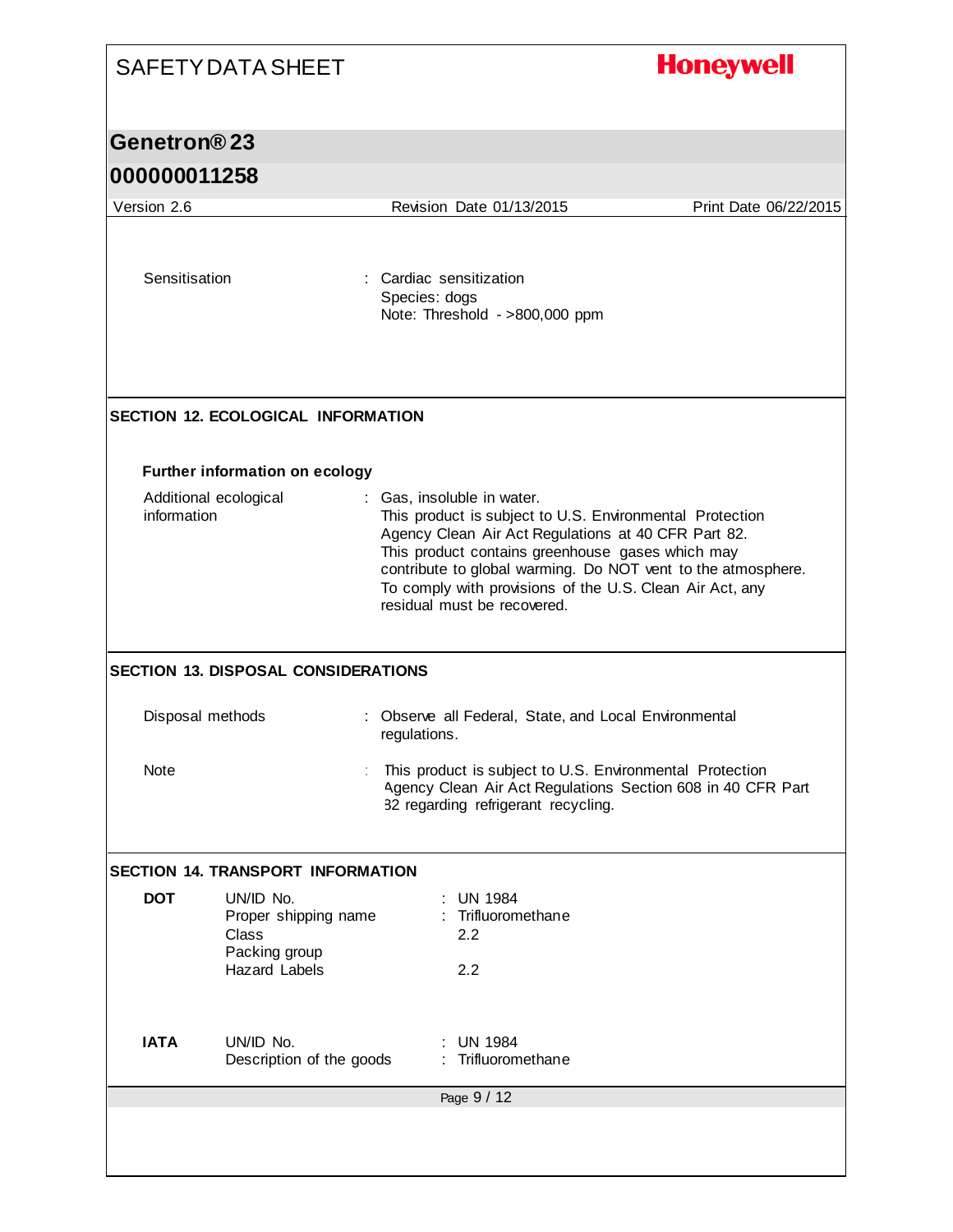# **Honeywell**

### **Genetron® 23**

| Version 2.6                                                                   |                                                                                                                                                                                                                              |                     | Revision Date 01/13/2015                                                                                                    | Print Date 06/22/2015                                     |
|-------------------------------------------------------------------------------|------------------------------------------------------------------------------------------------------------------------------------------------------------------------------------------------------------------------------|---------------------|-----------------------------------------------------------------------------------------------------------------------------|-----------------------------------------------------------|
| <b>IMDG</b>                                                                   | Class<br>Hazard Labels<br>Packing instruction (cargo<br>aircraft)<br>Packing instruction<br>(passenger aircraft)<br>UN/ID No.<br>Description of the goods<br>Class<br><b>Hazard Labels</b><br>EmS Number<br>Marine pollutant |                     | : 2.2<br>2.2<br>: 200<br>: 200<br><b>UN 1984</b><br>: Trifluoromethane<br>$\therefore$ 2.2<br>: 2.2<br>$: F-C, S-V$<br>: no |                                                           |
|                                                                               | <b>SECTION 15. REGULATORY INFORMATION</b>                                                                                                                                                                                    |                     |                                                                                                                             |                                                           |
| <b>Inventories</b><br>Control Act<br>Australia. Industrial<br>Assessment) Act | <b>US. Toxic Substances</b><br>Chemical (Notification and                                                                                                                                                                    | : On TSCA Inventory | : On the inventory, or in compliance with the inventory                                                                     |                                                           |
| Canada. Canadian<br>Act (CEPA). Domestic                                      | Environmental Protection<br>Substances List (DSL)                                                                                                                                                                            |                     |                                                                                                                             | : All components of this product are on the Canadian DSL. |
| List                                                                          | Japan. Kashin-Hou Law                                                                                                                                                                                                        |                     | : On the inventory, or in compliance with the inventory                                                                     |                                                           |
|                                                                               | Korea. Toxic Chemical<br>Control Law (TCCL) List                                                                                                                                                                             |                     | : On the inventory, or in compliance with the inventory                                                                     |                                                           |
| Philippines. The Toxic<br>Act                                                 | Substances and Hazardous<br>and Nuclear Waste Control                                                                                                                                                                        |                     | : On the inventory, or in compliance with the inventory                                                                     |                                                           |
| <b>Chemical Substances</b>                                                    |                                                                                                                                                                                                                              |                     | China. Inventory of Existing : On the inventory, or in compliance with the inventory                                        |                                                           |
|                                                                               |                                                                                                                                                                                                                              |                     | Page 10 / 12                                                                                                                |                                                           |
|                                                                               |                                                                                                                                                                                                                              |                     |                                                                                                                             |                                                           |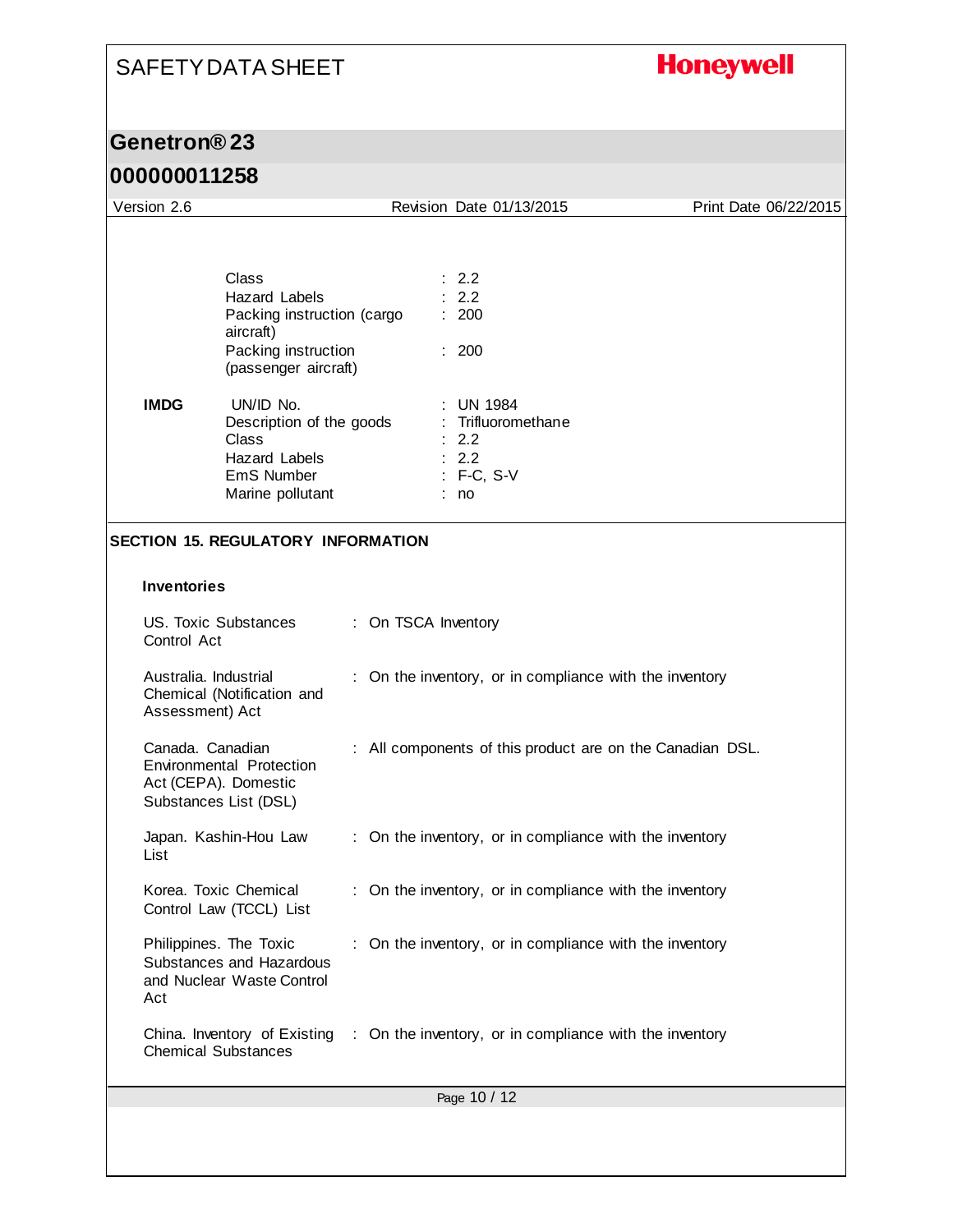# **Honeywell**

## **Genetron® 23**

| Version 2.6                          |                                                                                                                                                                             | Revision Date 01/13/2015                                                                                                                                                                  | Print Date 06/22/2015 |  |  |  |
|--------------------------------------|-----------------------------------------------------------------------------------------------------------------------------------------------------------------------------|-------------------------------------------------------------------------------------------------------------------------------------------------------------------------------------------|-----------------------|--|--|--|
|                                      |                                                                                                                                                                             |                                                                                                                                                                                           |                       |  |  |  |
| NZIOC - New Zealand                  | : On the inventory, or in compliance with the inventory                                                                                                                     |                                                                                                                                                                                           |                       |  |  |  |
| National regulatory information      |                                                                                                                                                                             |                                                                                                                                                                                           |                       |  |  |  |
| <b>SARA 302 Components</b>           | : No chemicals in this material are subject to the reporting<br>requirements of SARA Title III, Section 302.                                                                |                                                                                                                                                                                           |                       |  |  |  |
| <b>SARA 313 Components</b>           |                                                                                                                                                                             | : This material does not contain any chemical components with<br>known CAS numbers that exceed the threshold (De Minimis)<br>reporting levels established by SARA Title III, Section 313. |                       |  |  |  |
| SARA 311/312 Hazards                 | : Acute Health Hazard                                                                                                                                                       | Sudden Release of Pressure Hazard                                                                                                                                                         |                       |  |  |  |
| California Prop. 65                  | This product does not contain any chemicals known to State of<br>California to cause cancer, birth defects, or any other<br>reproductive harm.                              |                                                                                                                                                                                           |                       |  |  |  |
|                                      |                                                                                                                                                                             |                                                                                                                                                                                           |                       |  |  |  |
|                                      |                                                                                                                                                                             |                                                                                                                                                                                           |                       |  |  |  |
|                                      |                                                                                                                                                                             |                                                                                                                                                                                           |                       |  |  |  |
| <b>WHMIS Classification</b>          | : A: Compressed Gas<br>This product has been classified according to the hazard criteria<br>of the CPR and the MSDS contains all of the information<br>required by the CPR. |                                                                                                                                                                                           |                       |  |  |  |
| <b>SECTION 16. OTHER INFORMATION</b> |                                                                                                                                                                             |                                                                                                                                                                                           |                       |  |  |  |
|                                      | <b>HMIS III</b>                                                                                                                                                             | <b>NFPA</b>                                                                                                                                                                               |                       |  |  |  |
| Health hazard<br>Flammability        | 1<br>1                                                                                                                                                                      | 2<br>1                                                                                                                                                                                    |                       |  |  |  |
| Physical Hazard<br>Instability       | $\mathbf 0$                                                                                                                                                                 |                                                                                                                                                                                           |                       |  |  |  |
|                                      |                                                                                                                                                                             | $\mathbf 0$                                                                                                                                                                               |                       |  |  |  |
|                                      |                                                                                                                                                                             | Page 11 / 12                                                                                                                                                                              |                       |  |  |  |
|                                      |                                                                                                                                                                             |                                                                                                                                                                                           |                       |  |  |  |
|                                      |                                                                                                                                                                             |                                                                                                                                                                                           |                       |  |  |  |